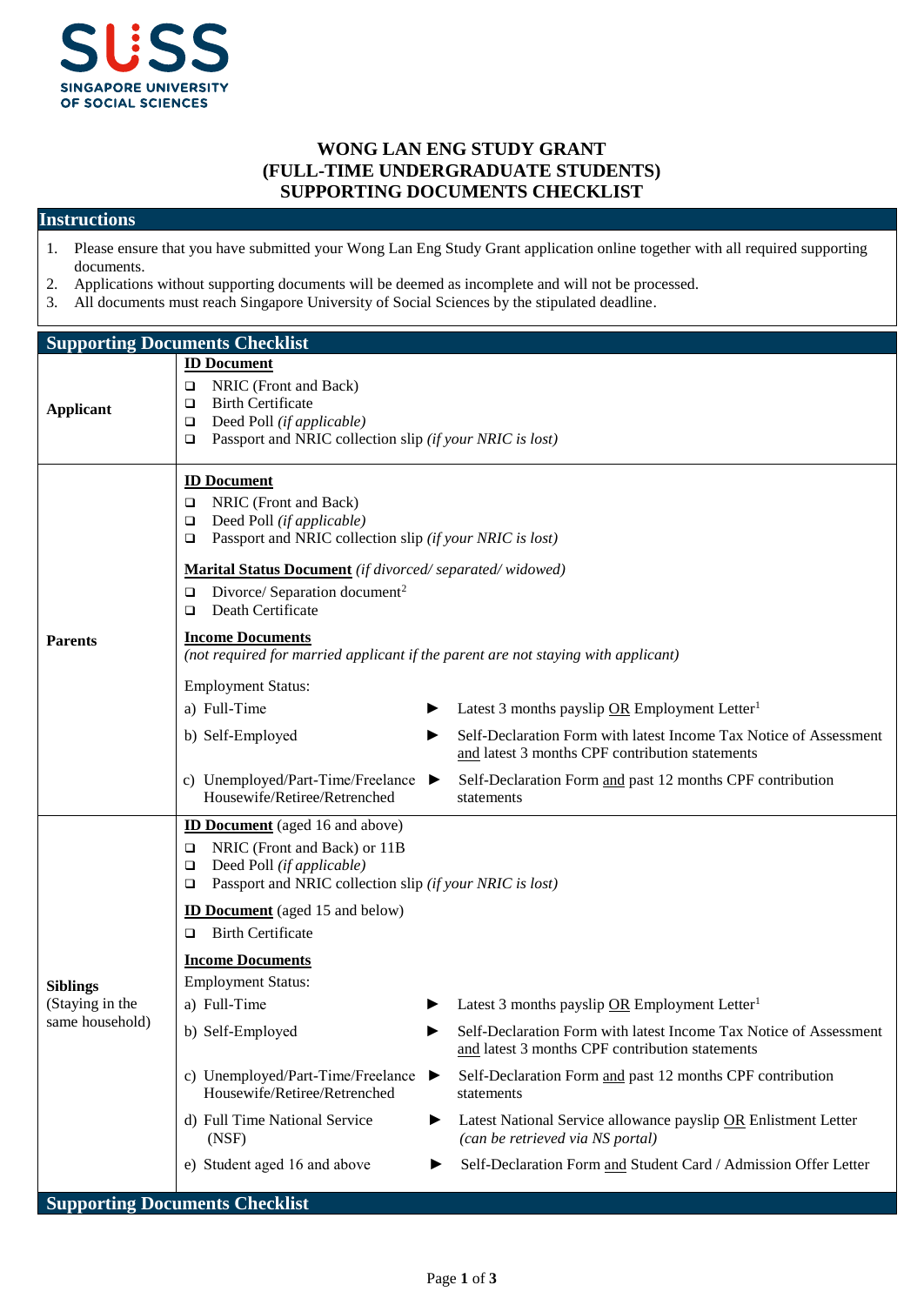| Guardians,<br><b>Grandparents and</b><br>other relatives, if<br>any<br>(Staying in the same<br>household) | <b>ID Document</b><br>NRIC (Front and Back)<br>$\Box$<br>Deed Poll (if applicable)<br>$\Box$<br>Passport and NRIC collection slip (if your NRIC is lost)<br>$\Box$<br><b>Income Documents</b><br><b>Employment Status:</b><br>a) Full-Time<br>b) Self-Employed<br>▶<br>c) Unemployed/Part-Time/Freelance ▶<br>Housewife/Retiree/Retrenched                                                                                                                                                                                   | Latest 3 months payslip OR Employment Letter <sup>1</sup><br>Self-Declaration Form with latest Income Tax Notice of<br>Assessment and latest 3 months CPF contribution statements<br>Self-Declaration Form and past 12 months CPF contribution<br>statements                                                                                                                                                                          |
|-----------------------------------------------------------------------------------------------------------|------------------------------------------------------------------------------------------------------------------------------------------------------------------------------------------------------------------------------------------------------------------------------------------------------------------------------------------------------------------------------------------------------------------------------------------------------------------------------------------------------------------------------|---------------------------------------------------------------------------------------------------------------------------------------------------------------------------------------------------------------------------------------------------------------------------------------------------------------------------------------------------------------------------------------------------------------------------------------|
| <b>Spouse</b>                                                                                             | <b>ID Document</b><br>NRIC (Front and Back)<br>□<br>Deed Poll (if applicable)<br>□<br>Passport and NRIC collection slip (if your NRIC is lost)<br>$\Box$<br><b>Marital Status Document</b> (if married/divorced/separated/widowed)<br>Marriage Certificate<br>□<br>Divorce/ Separation document <sup>2</sup><br>□<br>Death Certificate<br>▫<br><b>Income Documents</b><br><b>Employment Status:</b><br>a) Full-Time<br>b) Self-Employed<br>▶<br>c) Unemployed/Part-Time/Freelance<br>▶<br>Housewife/Retiree/Retrenched       | (not required for married applicant if spouse is divorced/separated and he/she is not staying with applicant)<br>Latest 3 months payslip OR Employment Letter <sup>1</sup><br>Self-Declaration Form with latest Income Tax Notice of<br>Assessment and latest 3 months CPF contribution statements<br>Self-Declaration Form and past 12 months CPF contribution<br>statements                                                         |
| <b>Children</b>                                                                                           | <b>ID Document</b> (aged 16 and above)<br>NRIC (Front and Back) or 11B<br>o.<br>Deed Poll (if applicable)<br>❏<br>□<br>Passport and NRIC collection slip <i>(if your NRIC is lost)</i><br><b>ID Document</b> (aged 15 and below)<br><b>Birth Certificate</b><br>o.<br><b>Income Documents</b><br><b>Employment Status:</b><br>a) Full-Time<br>▶<br>b) Self-Employed<br>c) Unemployed/Part-Time/Freelance<br>▶<br>Housewife/Retiree/Retrenched<br>d) Full Time National Service<br>▶<br>(NSF)<br>e) Student aged 16 and above | Latest 3 months payslip OR Employment Letter <sup>1</sup><br>Self-Declaration Form with latest Income Tax Notice of<br>Assessment and latest 3 months CPF contribution statements<br>Self-Declaration Form and past 12 months CPF contribution<br>statements<br>Latest National Service allowance payslip OR Enlistment Letter<br>(can be retrieved via NS portal)<br>Self-Declaration Form and Student Card / Admission Offer Letter |
| Notes:                                                                                                    |                                                                                                                                                                                                                                                                                                                                                                                                                                                                                                                              |                                                                                                                                                                                                                                                                                                                                                                                                                                       |

1. Payslip/Employment letter must **NOT** be dated more than 3 months from date of application submission. Payslip/Employment letter must bear company's name/logo indicating your full name, NRIC number and gross monthly income and allowance *(if any).*

2. Divorce/Separation document

 If unable to produce divorce document, please submit a declaration letter indicating the name and NRIC of parents/spouse and divorce period.